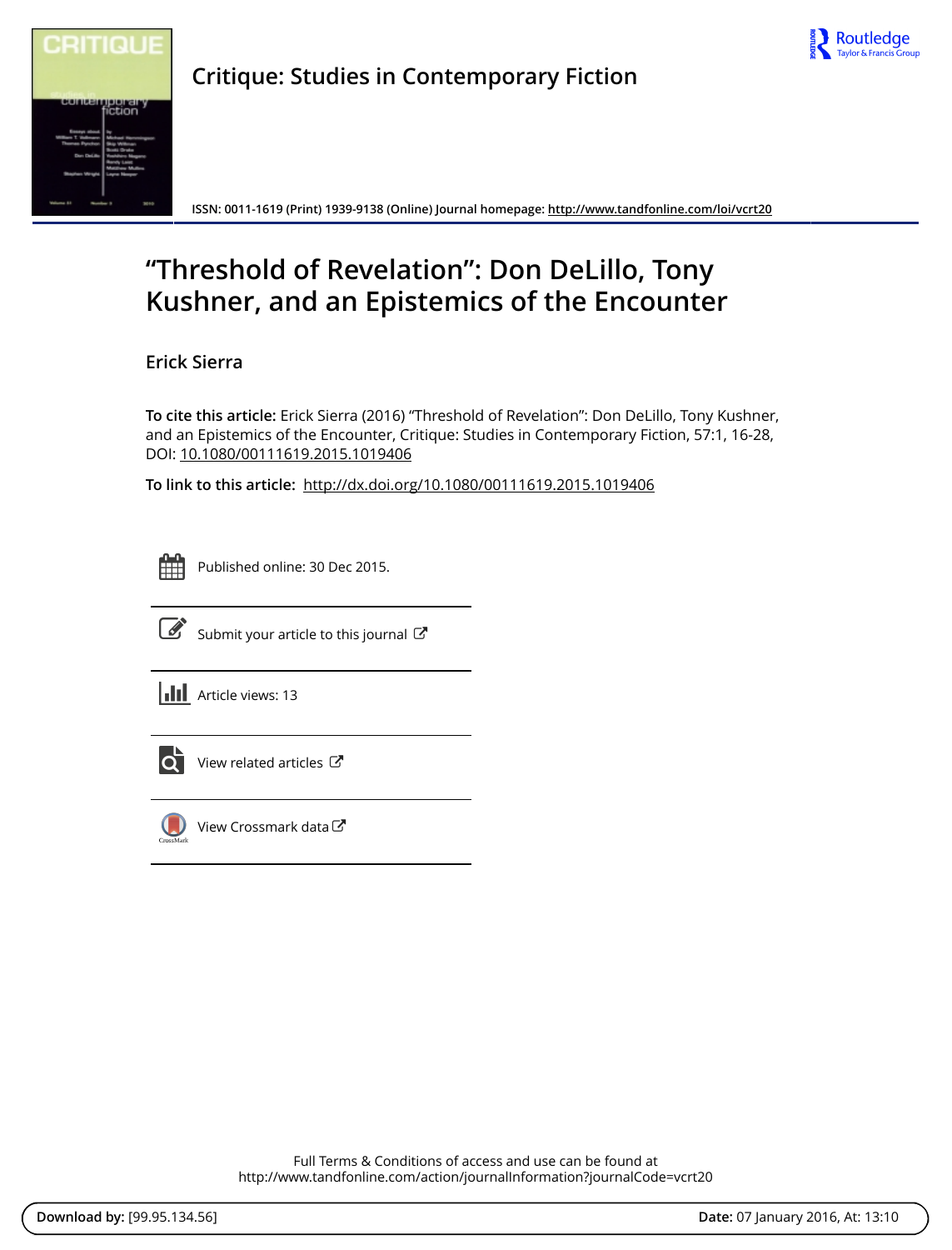# "Threshold of Revelation": Don DeLillo, Tony Kushner, and an Epistemics of the Encounter

Erick Sierra

Department of English, Trinity Christian College, Palos Heights, Illinois

#### ABSTRACT

Postsecular criticism has celebrated non-dogmatic postmodern mysticism as mollifying the violence of religious fundamentalist certitudes. However, postmodern literature seems equally to suggest that too undefined a spirituality can itself serve as principle of violence. Don DeLillo's White Noise and Tony Kushner's Angels in America, in response, conceptualize a mode of cognition neither too fundamentalist/totalizing nor too mystical/ subjective, situating knowledge instead in direct—ontological—participation in the suffering of the human Other.

#### **KEYWORDS**

Postsecular literature; epistemology; ethics; ontological participation

In the wake of the recent burgeoning of postsecular literary studies, increasing attention has been directed to the religious themes operative in putatively postmodern literatures. Postsecular criticism has reshaped the very definition of the postmodern, shifting focus away as much from pastiche, irony, and play as from the deeper antifoundationalist themes associated with it. In his definitive study Partial Faiths, for instance, John McClure explores the ways in which Don DeLillo characters, mired in a "soul-weary nihilism, a deficiency of love and involvement" (76), progress from "moral weightlessness, anxiety, and fear in the face of their finitude and death" to a vision of the sacredness of "the living cosmos" (79). A key moment in DeLillo's high-postmodern novel White Noise is when Jack Gladney finds "spiritual nourishment" under a sublime evening sunset, viewed with onwatchers at a local highway overpass. In such instances, adds Paul Maltby, "we might say that sublimity is invoked to recuperate psychic wholeness" (81). This postsecular line of criticism probes the reenchantment of the phenomenal world in postmodern fiction, such as moments in DeLillo when language vehiculates "divine immanence"—the "Real Presence" of the divine (Hungerford 72). Whether through discourse on "postmodern belief" or "mystical linguistics"<sup>[1](#page-10-0)</sup> or the "metaphysics of presence" or the "neoromantic sublime,"<sup>[2](#page-10-1)</sup> recent themes in DeLillo criticism have redirected emphasis from the antimetaphysics of the old postmodernism toward a postsecular reading of the paradigmatic postmodern author.

In these accounts, postsecular spiritualities in DeLillo soften the potentially violent edge of such "closed systems" [3](#page-10-2) as religious fundamentalism, whose vaunted epistemic claims fuel the drive for "global conquest and control" (McClure 77). James Berger examines moments in White Noise when signifier and signified become unhinged, a rupture that produces in Gladney an anxious desire to restore semiological closure; and yet this desire motivates in him the violence with which the novel climaxes. The relationship between "closed" cognitive-linguistic systems and violence is an established theme in DeLillo's fiction. In response, critics have celebrated the mollifying work of the postsecular turn to more open-ended spiritualities, which "free the person from the strictures of reason to reach a mystical relation to the material world and to what transcends the material world" (Hungerford 73).<sup>[4](#page-10-3)</sup> If an important part of what makes such novels as White Noise postmodern is that

CONTACT Erick Sierra **Contact Act and Act and Contact Contact** Operatment of English, VV-222, 6601 West College Drive, Palos Heights, IL 60463, USA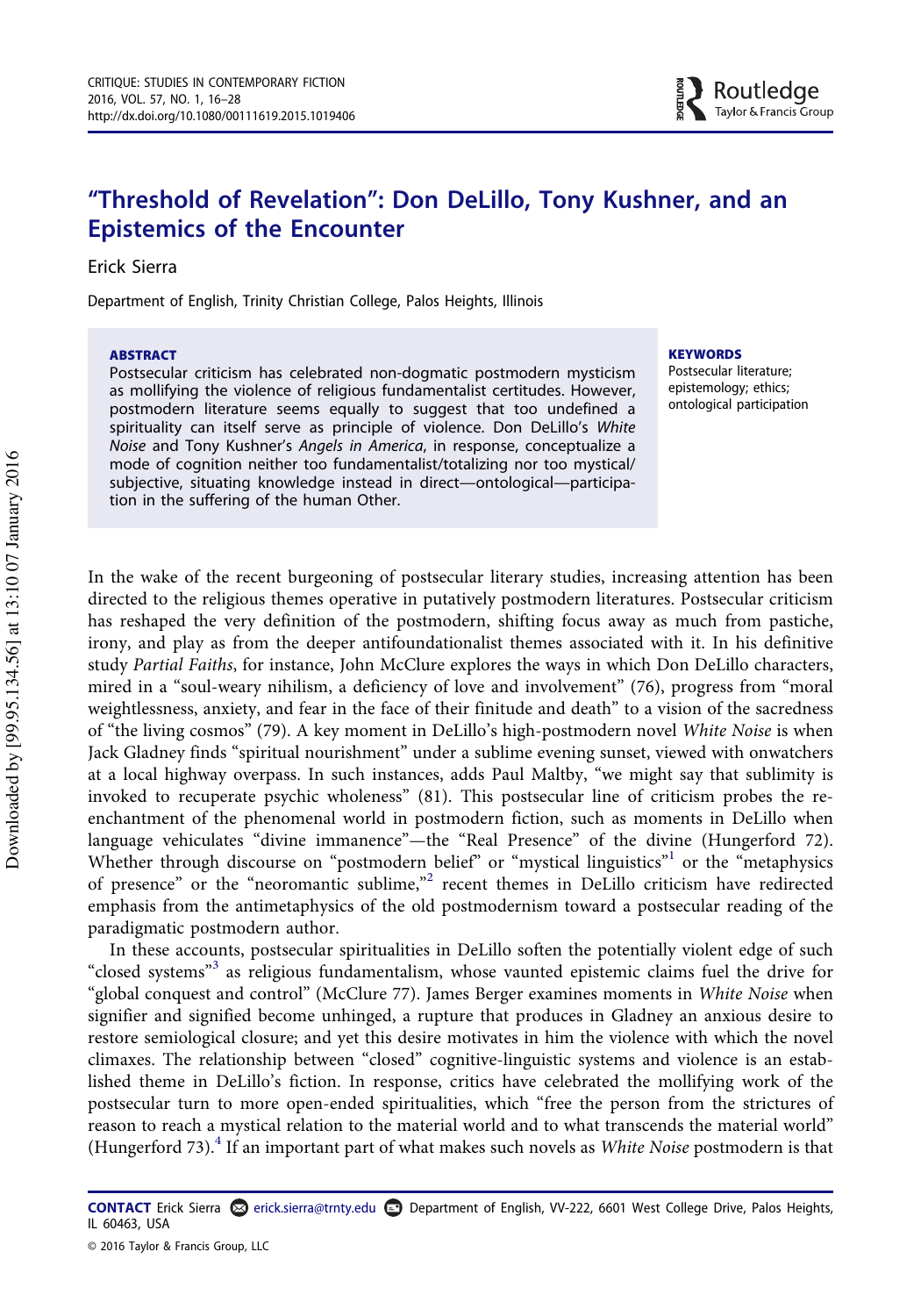that they undermine the hegemony of reason, what makes them postsecular is their reinstatement of the transcendent by way of mystical knowledge. This involves a weakening of knowledge: $5$  a movement from militant self-certainty—be it Enlightenment Reason, religious dogmatism, or totalizing political ideology—to such supple cognitive modes as subjective spiritual experience. The story that postsecular criticism tells, in other words, is that a strain of postmodern literature turns toward apophasis,<sup>[6](#page-10-5)</sup> the *via negativa* of negative theology and open mystical experience, and that this turn neutralizes violence. Epistemologically humble, postsecular mysticisms are pacifist, restorative, harmonizing.

But what happens when knowledge systems themselves become too weak to structure meaningful human action? When the cognitive release of apophatic spirituality, taken to an extreme as it is in White Noise, itself devolves into a principle of violence? In the novel's disturbing climactic scene, Jack Gladney turns murderous toward the only major non-white character in the novel, Willy Mink. I would like to argue, against various readings of the scene, that what leads to this violence is indeed the "soul weary nihilism" that John McClure describes; however, this nihilism itself arises from being immersed in a universe throbbing with sublime energy while lacking the epistemological equipment for meaningful interaction with it. The cosmos looms over Jack Gladney as a roiling sublime terror. His extreme apophatic relationship to the mystic cosmos bereaves him of the cognitive mapping necessary for meaningful ethical and existential orientation. Given the failure of apophatic knowledge in the White Noise, how might we imagine the novel as striving to carve a viable middle way forward—as synthesizing positive and negative epistemological frameworks, strong and weak knowledges, closed and open systems? In approaching this question, it would help to read White Noise side by side with Tony Kushner's [1992](#page-12-0) stage play Angels in America: A Gay Fantasia on National Themes, because the two texts together mark a particular imaginative achievement. Namely, they chart a course for a via media between the two epistemological extremes through a vision of what I call ontological participation. Where DeLillo's novel strives toward a horizon of participation but finally retracts, Kushner's play develops a knowledge that more fully grounds itself, epistemologically, in the living, breathing Other.

# Apophatic Dread

The material world of White Noise is charged with spiritual energy, the waves and radiation of living "psychic data" (37): "Over it all, or under it all, a dull and unlocatable roar, as of some form of swarming life just outside the range of human apprehension" (36). In an interview with Anthony DeCurtis, DeLillo intimates his intuition of "something extraordinary hovering just beyond our touch and just beyond our vision" (DeCurtis 63). However, in White Noise this sublime energy is experienced as insalubrious, even dreadful:

In White Noise in particular, I tried to find a kind of radiance in dailiness. Sometimes this radiance can be almost frightening. Other times it can be almost holy or sacred. [. . .] Our sense of fear—we avoid it because we feel it so deeply, so there is an intense conflict at work. [. . .] I think it is something we all feel, something we almost never talk about, something that is almost there. I tried to relate it in White Noise to this other sense of transcendence that lies just beyond our touch. This extraordinary wonder of things is somehow related to the extraordinary dread, to the death fear we try to keep beneath the surface of our perceptions. (63)

Protagonist Jack Gladney lives in a universe alive with spiritual energy, but this energy, while invoking wonder, generates "extraordinary dread." At one moment, his wife, Babette, is at a nearby church teaching a class to the elderly, when suddenly her image appears on their television screen at home. Jacks describes her as having somehow been discharged from her body and set to beam through the living room: "We were being shot through with Babette. Her image was projected on our bodies, swam in us and through us. Babette of electrons and protons,"<sup>[8](#page-11-0)</sup> This experience leaves Jack befuddled. This might result from the uncanny illusions of technology, but it is also something more. Coursing through the room is, somehow, Babette herself, rendered unrecognizable: "Was she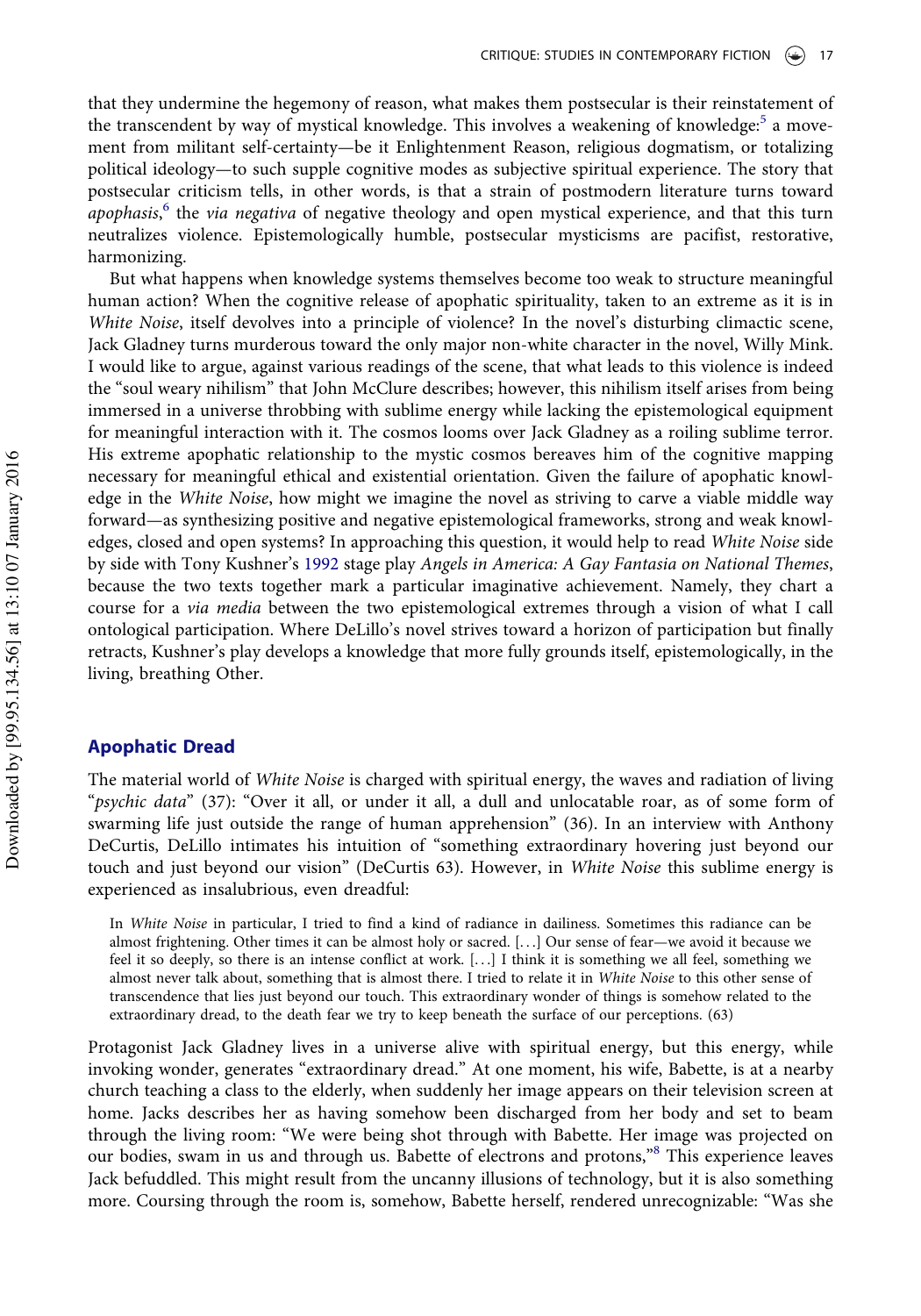dead, missing, disembodied?" (White Noise 105). Was she "distanced, sealed off, timeless," pleads Jack (104)? "[S]ome distant figure from the past, some ex-wife and absentee mother, a walker in the midst of the dead" (104), appearing from the realm of "unaccountable things" (34)? Jack's exhaustion of his own rational and descriptive faculties in comprehending what he sees only accelerates him toward a "sense of psychic disorientation" (104).

According to Charles Taylor, the project of knowledge in the West, starting with Plato, has been first to access the "moral sources" embedded deep in the metaphysical superstructure of the cosmos, and then to render this "ontic logos" apparent to human reason. Jack is enveloped in a cosmos teeming with ontological energy. However, the nature of this outer world is so far removed from articulacy, so deeply ensconced in unknowing, that it becomes strange and disorienting, finally taking on the vertiginous aspect of "dread" that DeLillo describes in his interview. At one point there is a spill of hazardous materials that the media call an airborne toxic event and whose fallout generates a looming cloud. When Jack sees it, he says, "Our fear was accompanied by a sense of awe that bordered on the religious" (White Noise 127). He is dwarfed precisely because the cloud transcends rational and linguistic comprehension. As he does when he sees Babette on the television, he proliferates descriptors to grasp what he is seeing—it is "immense almost beyond comprehension, beyond legend and rumor, a roiling bloated slug-shaped mass" (157–58), "some secret festering thing, some dreamed emotion that accompanies the dreamer out of sleep" (128)—but language stacks up, leading nowhere except more deeply into befuddlement. "We weren't sure how to react." Then, just as he does with Babette, he relates "The enormous dark mass" to "some death ship in a Norse legend" (127). Deathly in aspect, the cloud finally toxifies Jack with a terminal illness. This floating "death ship" is no more comforting a manifestation of the ontic plenitude of the cosmos than his wife beaming eerily through the room.

The airborne toxic event moreover infuses the lethal chemicals into the atmosphere that imbrue the sky with a sense of transcendent awe. The sublime sunset under which townspeople gather is as sacred as it is sinister: "The sky takes on content, feeling, an exalted narrative life," but "it is hard to know how we should feel about this" (White Noise 324). "Certainly there is awe, it is all awe, it transcends previous categories of awe, but we don't know whether we are watching in wonder or dread, we don't know what we are watching or what it means" (324). If there is something sublime in the postmodern sunset, its content is at least partly the chemicals of the toxic cloud that have now settled into the atmosphere. And here, just as he does when he sees Babette on his television, Jack finds himself befuddled, lacking "a secure history of response," oscillating unsteadily between "wonder" and "dread." "[D]on't let us die, I want to cry out to the fifth century sky ablaze with mystery and spiral light. Let us both live forever." "Who decides these things? What is out there? Who are you?" (103). But the radiant cosmos remains silent, first toxifying and now finally dispossessing Jack: "There's something artificial about my death. It's shallow, unfulfilling. I don't belong to the earth or sky" (283).

Far from perceiving the outer mystic world as salubrious, Jack perceives it as a manifestation of "Death" (White Noise 41). While finding haven in a fallout shelter during the airborne toxic event, Jack marvels at a Jehovah's Witness's ability to envisage this death with confidence: "I wondered about his eerie self-assurance, his freedom from doubt. He was ready to run into the next world. He was forcing the next world to seep into my consciousness, stupendous events that seemed matter-offact to him, self-evident, reasonable, imminent, true. I did not feel Armageddon in my bones but I worried about all those people who did" (137). The religious fundamentalist is armed with the certitude to name the world and what lies beyond its material veil, but Jack finds himself mired in paralyzing incertitude. The transcendent realm of the cosmos is so radically Other that, for Jack to commune with it, he must become Other to himself in a self-negation tantamount to "Death." The spiritual realm intensifies in him what DeLillo identifies as "the death fear we try to keep beneath the surface of our perceptions," generating a fearsome sense of immanent annihilation: "What if death is nothing but sound." "Electrical noise." "You hear it forever. Sound all around. How awful."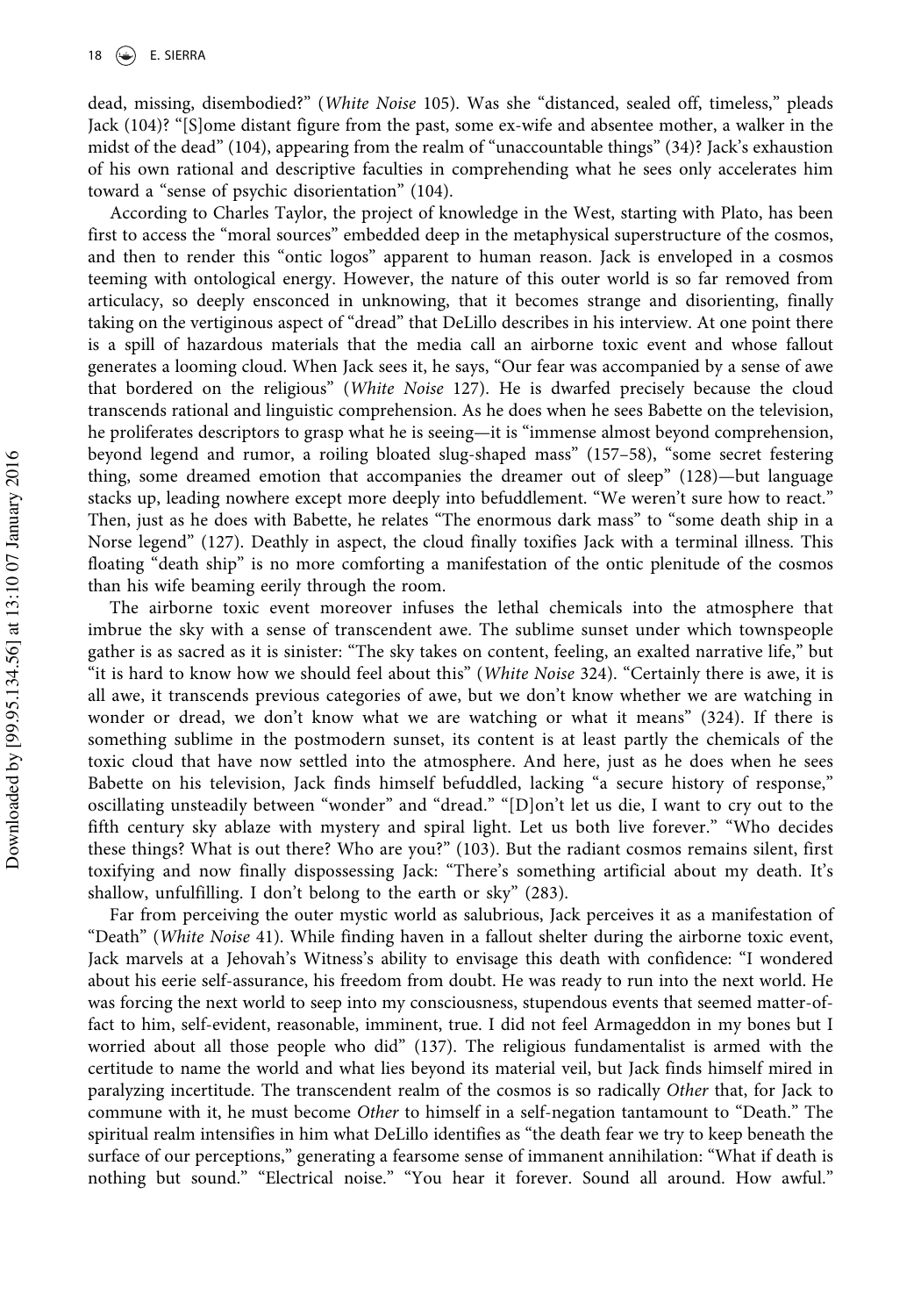"Uniform, white" (198). This dreadful ontic presence, Jack says, "sweeps over me," "it insinuates itself into my mind" (198–99), threatening to engulf.

Amy Hungerford observes moments across DeLillo's oeuvre in which elements from the phenomenal world, particularly language, channel metaphysical mystery: "Glossolalia, the Latin mass, small talk, the ritual of conversation or of the sentence," not to mention moments such as Wilder's vocal stream of lament, $7$  produce "an enlightenment that consists not in doctrine, but in prayer; not in instruction, but in vision; not in reason, but in rapture; not in knowledge, but in mystery" (75). "Doubt," in Hungerford's account of "postmodern belief," "is not so much the sense of wondering whether something is true, though that rational uncertainty is part of it; DeLillo's doubt is the state of consciousness that cannot be resolved by reason but demands something like the honoring of mystery as a response" (72). However, in the moments above, Jack's response takes a quite different turn from the "honoring of mystery" that Hungerford describes. In White Noise, encounters with cosmic mystery paralyze, terrify, disorient: "What do I do to make death less strange?" Jack pleads. "How do I go about it?" (White Noise 229). For he lacks the rational capacity to translate the ontic logos into the realm of subjective cognition and articulacy. Jack's story thus dramatizes the existential repercussions of living in an ontologically rich universe without the cognitive or discursive equipment for meaningful interaction with it: an epistemological condition producing what I call apophatic dread.

### "Kill to Live"

The only way for Jack to assuage the terror of apophatic dread, then, is through violence, culminating in the near-murder scene at the novel's climax. Ernest Becker's Denial of Death, which DeLillo cites as an influence on the novel (DeCurtis 55), takes the fear of death as a "mainspring of human activity," an "activity designed largely to avoid the fatality of death, to overcome it by denying in some way that it is the final destiny of man" (Becker xvii). To erect a barrier against death, the human psyche produces a "symbolic action system" or culturally "codified hero system" (7) through which to "build defenses," empowering one "to feel that he *controls* his life and death, that he really does live and act as a willful and free individual, that he has unique and self-fashioned identity, that he is somebody—not just a trembling accident germinated on a hothouse planet that Carlyle for all time called a 'hall of doom'" (55).<sup>[9](#page-11-1)</sup> Religious ideology operates primarily in this vein to render death endurable by sublimating the psyche's fear of it. $^{10}$  $^{10}$  $^{10}$ 

But in White Noise, American consumer culture fails to furnish for Jack the psychic armor to press back against the "death" that "insinuates itself" upon him. Lacking the rational equipment for comprehending it, naming it, and hence controlling it, Jack becomes overwhelmed into it. His final recourse is to violence. The novel's climactic scene, in which he guns down the racially ambiguous character Willy Mink, has been read as an example of Renee Gerard's theory of mimetic violence (see Packer). The Gerardian framework reads violence as a re-enactment of an archaic murder that functioned to keep the social intact, a violence arising out of a larger social dynamic $11$  equally driven by an intrinsic human tendency toward mimesis. This account overlooks the existential motives that DeLillo absorbed from Becker, however, and that play out in Jack's anxiety-ridden response to the ontic logos. Becker imagines violence as arising from the facticity of death and the tortured human consciousness of it: "the death fear of the ego is lessened by the killing, the sacrifice, of the other; through the death of the other, one buys oneself free from the penalty of dying, of being killed" (Otto Rank, qtd. in Becker 99). Likewise Murray Siskind, Jack's colleague, insists that the only way to conquer death, "Defending himself," is to exteriorize it, project it outward (White Noise 253):

I believe, Jack, there are two types of people in the world. Killers and diers. Most of us are diers. [. . .] Nothingness is staring you in the face. Utter and permanent oblivion. You will cease to be. To be, Jack. The dier accepts this and dies. The killer, in theory, attempts to defeat his own death by killing others. He buys time, he buys life. Watch others squirm. See the blood trickle in the dust. [. . .] It's away of controlling death. A way of gaining the ultimate upper hand. Be the killer for a change. Let someone else be the dier. Let him replace you, theoretically, in that role. You can't die if he does. He dies, you live. [. . .] Kill to live. (290–91)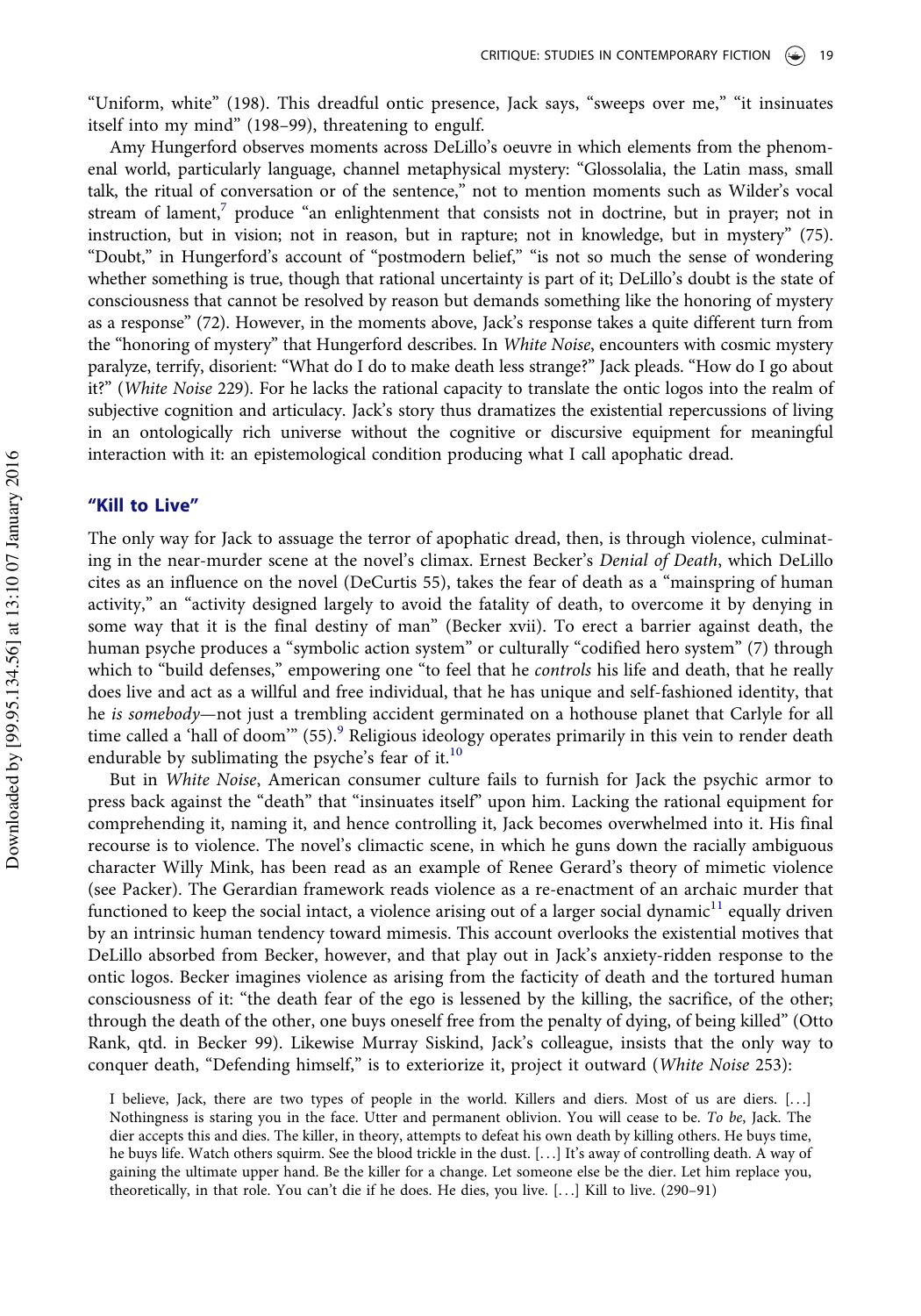As if putting theory into action, Jack surrenders to the desublimation of rage, stealing a car, speeding through tolls, and driving into a seedy part of town where he can find Willy Mink, an enigmatic figure who has been sleeping with his wife in exchange for the drug Dylar, purported to heal the fear of death (302–03). Jack's violence emanates primarily from a particular epistemological condition (apophasis), then secondarily from the resulting existential condition (apophatic dread). The act of hunting down Willy Mink is an attempt to exert a form of power that he lacks within this condition, seizing "control over death," the world, the other<sup>[12](#page-11-4)</sup>; like Hitler, who is not only an intellectual fascination for Jack but also something of a role model (288–90), Jack "seek[s] to loom" over Willy (311), dwarfing and engulfing him in much the same way the airborne toxic event loomed over him.

As he is shooting Willy, Jack enters into an experience of the surrounding field of waves and radiation, but, crucially, he can do so here without terror. With each approaching step toward his victim, he experiences "a sense of transcendence" emboldened by a sense of mastery over it. This mastery is epistemological in character, signaled in heightened forms of knowing:

I advanced in consciousness. [. . .] With each separate step, I became aware of processes, components, things related to other things. Water fell to earth in drops. I saw things new. (White Noise 304)

The air was rich in extrasensory material. Nearer to death, nearer to second sight. A smashing intensity. [. . .] Waves, rays, coherent beams. I saw things new. [...] I knew for the first time what rain really was. I knew what wet was. I understood the neurochemistry of my brain, the meaning of dreams. [. . .] Great stuff everywhere, racing through the room, racing slowly. A richness, a density (308–09).

I knew who I was in the network of meaning. (312)

There is a power to be had in domesticating transcendence within the realm of cognition. Up until now, Jack has acted on what Robert Detweiler identifies as an "impulse to control" (49)—to subdue the enveloping world and unmask its sublime mystery—but this has eluded him in definitive postmodern fashion. So Jack launches a violent overthrow of mystery. He repeats such phrases as "I knew," "I knew for the first time," and "I understood" because the tyranny he gains over his victim in turn emboldens his sense of epistemological conquest of the sublime: "Nearer to death, nearer to second sight." This conquest over the surrounding realm of "Death" then further energizes his subjection of Mink to a "slow and agonizing death" (White Noise 312): "reduce him to trembling" (310), "fire three bullets at his midsection for maximum visceral agony" (309), "blast him in the gut," then "put the gun in his hand to suggest a lonely man's suicide"—"this weary pulse of a man" (306, 307). Jack now feels himself to be in control. If in DeLillo's fiction the enclosure of consciousness in totalizing cognitive systems produces violence, what we find in White Noise is a radically open system—a pathological systemlessness—generating its own economy of violence.

### The Face of the Other

The near-murder scene can be read as the novel's cry for a "coherent precedent" or "secure history of response" (324): something, anything, to render the world amenable to knowledge. How, then, to enact such a return without relapsing into a closed system? If the cliff on one side is a violent epistemological positivism, and if on the other side is an equally violent epistemological negativism, then how might we imagine a middle way forward?

Jack reaches the verge of killing his victim, but at the climactic moment he is arrested from his final coup de grâce when Mink shoots him back. "The world collapsed inward, all those vivid textures and connections buried in mounds of ordinary stuff. I was disappointed. Hurt, stunned and disappointed. What had happened to the higher plane of energy in which I carried out my scheme?" (White Noise 313). As Jack is jolted out of what he now understands to be an illusory penetration into the sublime, he suddenly has a "vision" of the person in front of him, the appearance of the Other who has been there all along: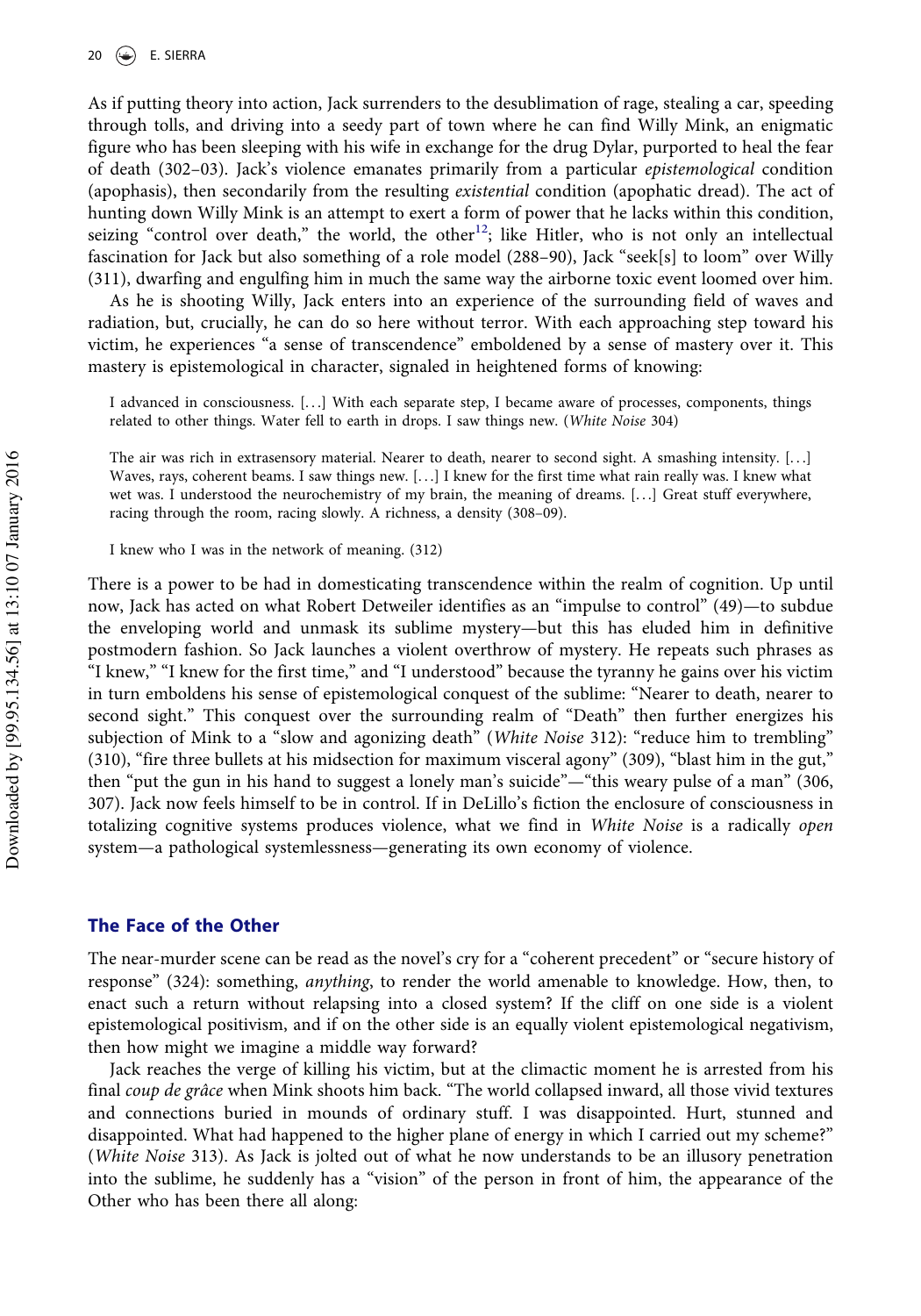I looked at him. Alive. His lap a puddle of blood. With the restoration of the normal order of matter and sensation, I felt I was seeing him for the first time as a person. [. . .] Compassion, remorse, mercy. [. . .] This was the key to selflessness, or so it seemed to me as I knelt over the wounded man, exhaling rhythmically in the littered street [. . .]. Get past disgust. Forgive the foul body. Embrace the whole. (313–14)

For Laura Barrett, what is particularly postmodernist about White Noise is that Jack falls short of the Joycean epiphany; she reads the near-murder scene as marking the exhaustion of modernist existentialist notions of heroism. Leonard Wilcox argues similarly that "in the climactic showdown between Gladney and Gray (a.k.a. Willy Mink), DeLillo implies the exhaustion of late modernist, existentialist notions of heroism"  $(349)$ .<sup>[13](#page-11-5)</sup> If this entire scene is about the failure of heroism and epiphany, then what is it that happens to Jack in the moment above? What is it that he is "seeing" "for the first time," and how does this emergent seeing empower him to desist from his murder? And then how do we read his subsequent ruminations on the compassion he feels as he attempts to rescue Willy? At this crucial moment in the novel, the swirling sublimity of the surrounding world halts, and Jack leans over to "attempt mouth-to-mouth," "breathing rhythmically" into Willy's lungs (White Noise 314). Jack comes face-to-face with Willy, believing that he is "seeing him for the first time as a person" and that there is something about his humanity that is visible for the first time in the story-apparent, tangible, undeniable.<sup>[14](#page-11-6)</sup>

This moment of interface between self and other speaks to Jack's need for a secure grounding of knowledge. Jack's encounter with Willy Mink is a moment of interpersonal reception in which, if only for a flash, he experiences an indubitable reality beyond himself. What emerges for him is a way of understanding the self and world that then motivates ethical action. This understanding does not arise from any sort of systematized framework—like political or religious ideology—but instead through simple direct participation in Willy's suffering. Having himself been shot in the hand, and feeling for the first time the pain Willy has been enduring, Jack literally begins to get his hands dirty with Willy's mortality, such that "[i]t was no longer possible to tell whether the blood on my hands and the clothes was his or mine. My humanity soared" (White Noise 315). Empowered by an emergent sense of Willy's humanity as inexplicably consubstantial with his own, Jack administers mouth-to-mouth, picks him up, and carries him to the car and then to the hospital. This is the only form of knowledge in the novel—this brief yet intense moment of interpersonal (re)cognition—that has a salubrious effect on Jack. The "secure history of response" that Jack lacks, the larger discursive/ cognitive framework he lacks, begins to take shape in a startling new way in this moment of ethical interface with a helpless victim.

This form of ethical cognition comes to light in the conversation that Jack has with Sister Hermann Marie in the hospital. "What does the Church say about heaven today?" he asks, to which she responds, "Do you think we are stupid?" "We are here to take care of sick and injured. Only this. You would talk about heaven, you must find another place" (White Noise 317–18). Jack is bewildered, expecting Sister Hermann to "profess real faith, real belief": "You must believe in tradition. The old heaven and hell, the Latin mass." "The old great beliefs" (318). If there is anyone who can be trusted to believe in a secure ideological framework in Jack's insecure postmodern world, it would be a veiled nun. However, Sister Hermann rejects propositional belief for the immediate exigency of human need: "You would come in bleeding from the street and tell me six days it took to make a universe?" "You would come in from the street dragging a body by the foot and talk about angels who live in the sky. Get out from here" (319–20). She repeatedly jolts Jack's gaze out of the skies of abstraction—God, angels, heaven, the transcendent —down to the bleeding body dragged in from the street. "You would talk of angels? Here?" Her insistence on "Here?" indicts Jack's pursuit of propositional belief in a place where the "sick and injured" demand immediate urgent care. Jack is "desperate to have someone believe. But show me a saint," she insists. "Give me one hair from the body of a saint" (318). True saints, "unchurched, untutored, and only semiliterate,"<sup>[15](#page-11-7)</sup> tend quietly on the ground level to human suffering.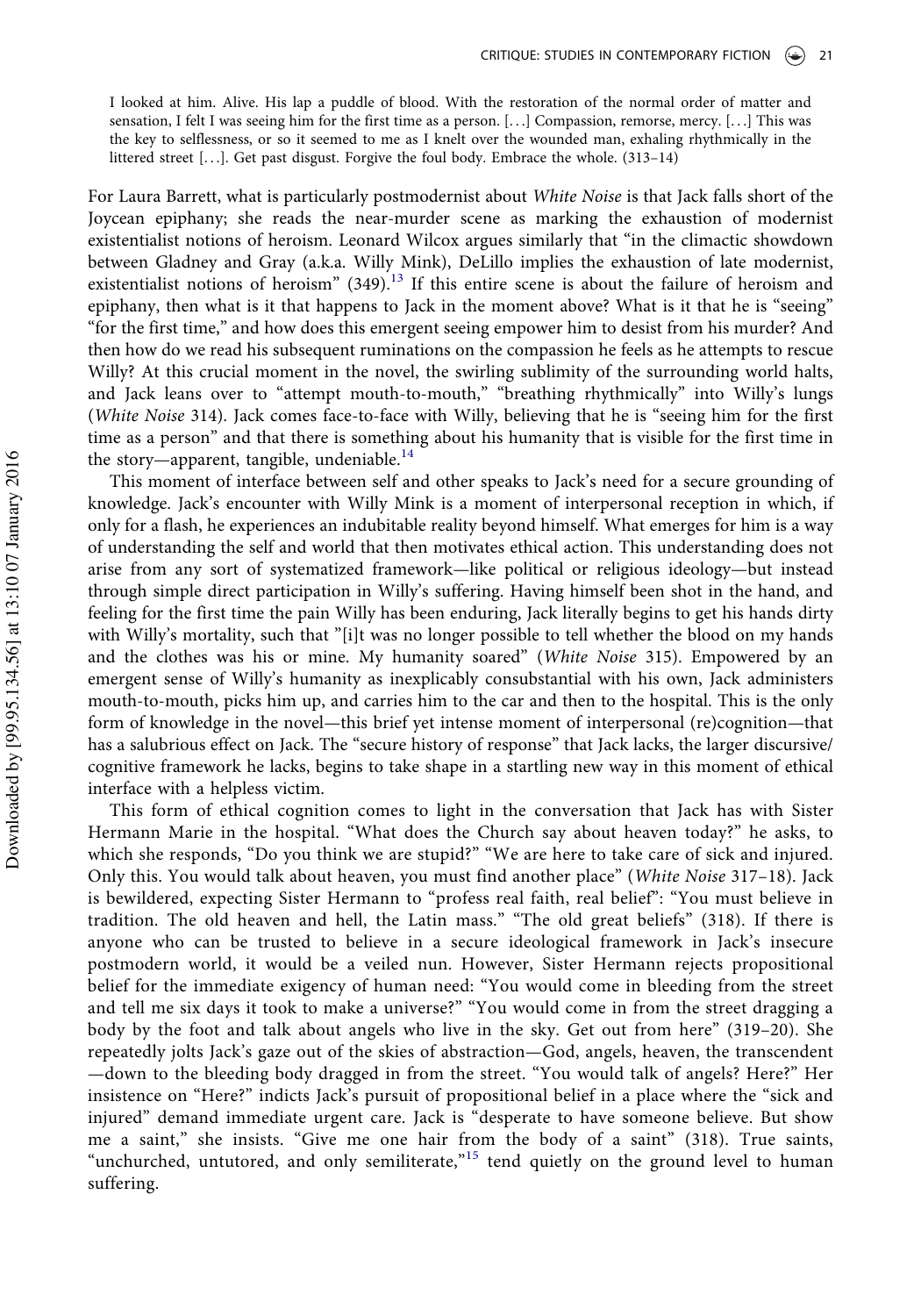Sister Hermann rebukes Jack for seeking truth in a vast discursive system, what Emmanuel Levinas calls the "those plastic forms which forever try to cover the face like a mask of their presence to perception" (qtd. in Docherty 26). Because such forms "mask" the other from view, Jack must develop eyes to see past them:

I have spoken a lot about the face of the Other as being the original site of the sensible. [. . .] The proximity of the Other is the face's meaning, and it means in a way that goes beyond those plastic forms which forever try to cover the face like a mask of their presence to perception. But always the face shows through the forms. Prior to any particular expression and beneath all particular expressions, which cover over and protect with an immediately adopted face or countenance, there is the nakedness and destitution of the expression as such, that is to say extreme exposure, defenselessness, vulnerability itself. [. . .] In its expression, in its mortality, the face before me summons me, calls for me, begs for me, as if the invisible death that must be faced by the Other, pure otherness, separated, in some way, from any whole, were my business. (Levinas, qtd in Docherty 26)

Behind the "plastic form" radiates the face of the other, and one's moral mandate is to learn to see the "expression" behind the "mask." If the apophatic dread that harries Jack propels him to violence, then DeLillo's intervention is to turn this violence around so that Jack lands on the threshold of the Other. Jack is brought into ontological interface with someone radically "exposed, vulnerable, defenseless," and here he must confront the specter of death—embodied in the humanity before him—that he has been fleeing the entire novel. Jack's face-to-face encounter with Willy is a moment of interpersonal awareness that equips him with the knowledge that finally brings to rest his vertiginous epistemological incertitude. Jack, I am arguing, no longer finds himself in a precarious apophatic condition. Even if for a moment, he has "seen" the Other, encountered the sublime Other as a "face" before him that calls upon him, and this in my reading is the answer to the novel's crippled modes of knowing. White Noise replaces rational cognition with embodied presence, "strategies of abstraction" with incarnational awareness. The sacredness of this character, Willy Mink, is the only final "secure response," the only epistemic certainty, available to Jack.

If this is so, then what do we make of the persistently vexing aspects of the closing scenes of the novel, such as Jack's noisome and racially charged savior complex? One strand of DeLillo criticism points out that Jack resuscitates Willy while regarding himself as looming and grand, the knowing white savior of the needy foreigner: continuing a longer narrative tradition in which white characters extract personal enlightenment from the raced body.<sup>[16](#page-11-8)</sup> Tim Engles argues convincingly that "Jack finds himself unable to break out of the resultant habit of focusing single-mindedly on himself, even when ostensibly focusing on others" (780). However, I would argue, as Engles eventually does, that DeLillo is strategically representing Gladney in this fashion in order to chide his protagonist, revealing his need for moral maturation. DeLillo seems interested in furnishing Jack, here in the novel's closing violence, with simply a glimmer of revelation, not a developed systematization; an initial prying-open of consciousness, not a moral metanarrative.<sup>[17](#page-11-9)</sup> If for Charles Taylor the modernist epiphany "recover[s] contact with a moral source" in the outer "ontic logos" (85), Jack has achieved a partial epiphany here not by looking up and out, but down. He experiences a glistening of life just beyond himself, but this is not so much the outer ontic sublime as the living, breathing other: the sublimity of the cosmos taking shape in a foreigner with an accent. Like so many of the characters that in postsecular fiction turn toward the sacred, Gladney is a beginner.<sup>18</sup> Although freighted still with self-congratulatory superiority, he engages the humanity of another in a way that is no less real and that speaks no less to the epistemological preoccupations of the novel: producing a moment, a flash, an incipient turning away from terror and violence.

# Angels in America

In the end, White Noise wants to remain committed to its postmodern epistemological skepticism while lurching toward a more secure cognitive arrangement. How then to return to such a secure framework without relapsing into imperial and violent epistemic systems? This question leads to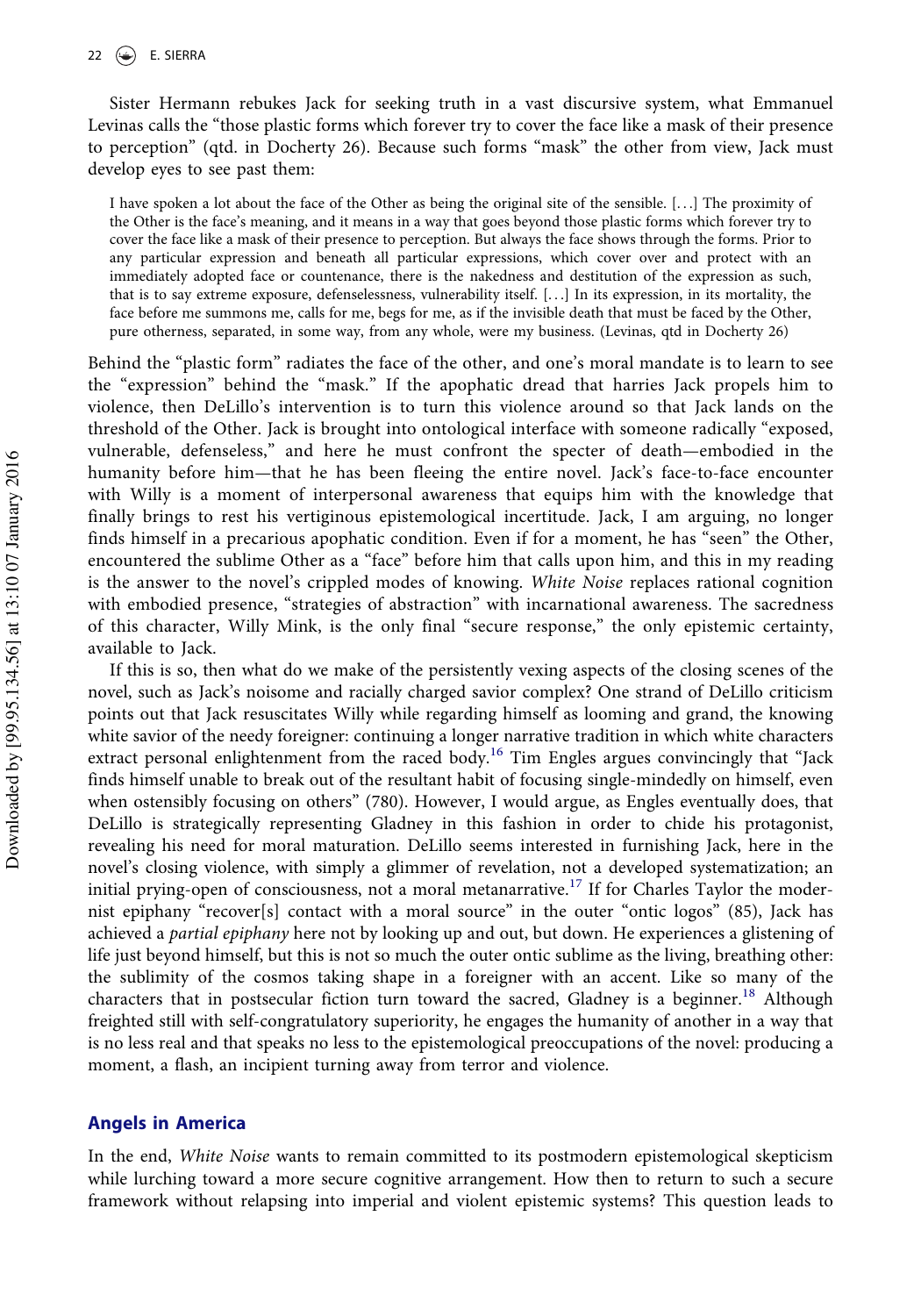another scene, this time from Tony Kushner's stage play Angels in America: A Gay Fantasia on National Themes [\(1992\)](#page-12-0), that conceptualizes a ground for knowledge that asserts itself as funda-mental without becoming fundamentalist.<sup>[19](#page-12-1)</sup> The "mutual dream scene" amplifies DeLillo's vision of interanimative gnosis, permitting the Other to emerge more fully as a ground for knowledge.

Angels centers on Prior, a gay male living in 1980s New York City, who endures the double heartbreak of first discovering he has AIDS and then being abandoned by his partner. Harper in contrast is a Mormon woman from Salt Lake City, Utah, whose husband has emotionally abandoned her, leaving her to the solace of Valium. The characters in the play who might have otherwise cared for Prior and Harper are caught up in cognitive structures so heady, so denatured from concrete human need—Marxist Equality, Hegelian Progress, American Justice, Mormon Redemption—as to lead almost inevitably to abandonment. The play puts these grand "Theories" on display only to interrogate their success in describing "the world." In the words of "Prelapsarianov," "the World's Oldest Living Bolshevik," "Grand Theories" structure "one all-knowing glance" at the "order of creation" (Kushner 1: 14). That is, these frameworks carry with them the epistemological guarantee of serving as a lens through which to "glance" at the "order of creation," offering the assurance of "all-knowing." But can these discursive formations also give us "Praxis, True Praxis, True Theory married to Actual Life"? Or do they, as Thomas Docherty says of ideology in general, "reduce" "the Subject" "to an engagement with and confirmation of its own rational processes rather than being committed to an engagement with the material alterity of an objective world" (8)? Do such Theories of the world give us, to reinvoke Levinas, "the face of the Other"— the radical alterity of Prior's AIDS-ridden suffering—or are they opaque, self-referential, even narcissistic frameworks of intelligibility (26)? Within Kushner's literary imagination, the final test for these "Theories" is whether or not they can render visible Prior's suffering and structure a mode of ethical response toward it.

But when asked why one would ever walk out on one's lover at his greatest moment of need, Prior's partner Louis invokes a Theory:

Maybe because this person's sense of the world, that it will change for the better with struggle, maybe a person who has a neo-Hegelian positivist sense of constant historical progress toward happiness or perfection or something, who feels very powerful because he feels connected to these forces, moving uphill all the time . . . maybe that person can't, um, incorporate sickness into his sense of how things are supposed to go. (Kushner 1: 25)

Louis is intellectually committed to a lofty Hegelian abstraction that fails to incorporate the immediacy of Prior's "vomit," "sores and disease," let alone the "death" these portend (1: 25). Louis' "Theory" ends in a failure not only in gnosis but also in praxis, motivating him to walk out on Prior when he discovers he has AIDS. "Big Ideas"—"Big Ideas are all you love," charges Belize; "Louis and his Big Ideas" (2: 94). Belize lambasts ideations that fail to take into account "people dying," that fail to mobilize action. "You cry," he tells Louis, "but you endanger nothing in yourself. It's like the idea of crying when you do it. Or the *idea* of love" (1: 83, emphasis added). After leaving Prior, Louis tries to defend himself: "You can love someone and fail them. You can love someone and not be able to. . ." But Prior interjects, "You *can*, theoretically, yes. A person can, maybe an editorial 'you' can love, Louis, but not you, specifically you, I don't know, I think you are excluded from that general category" (1: 78– 79). In theory, the idea of Hegelian Progress offers "one all-knowing glance" of the world, but it fails to generate ways of seeing that lead to concrete human caretaking. In response to Louis' abstractions, Prior asks that Louis come back when he has scars: "I want to see black and blue, Louis, I want to see blood" (1: 87). For blood is precisely what Louis' theory lacks.

Kushner's play drills through these cognitive enclosures, striving to pry open life-giving forms of ethical awareness. Harper and Prior's identities could not be more ideologically oppositional, Harper being a Mormon from Salt Lake City and Prior a gay liberal male from New York City; not only have they never met, but they would have had little occasion to come within meaningful proximity to each other. Yet in the play's "Mutual dream scene" they erupt in each other's inner psychic landscapes and into miraculous interface with each other: "Prior is at a fantastic makeup table, having a dream,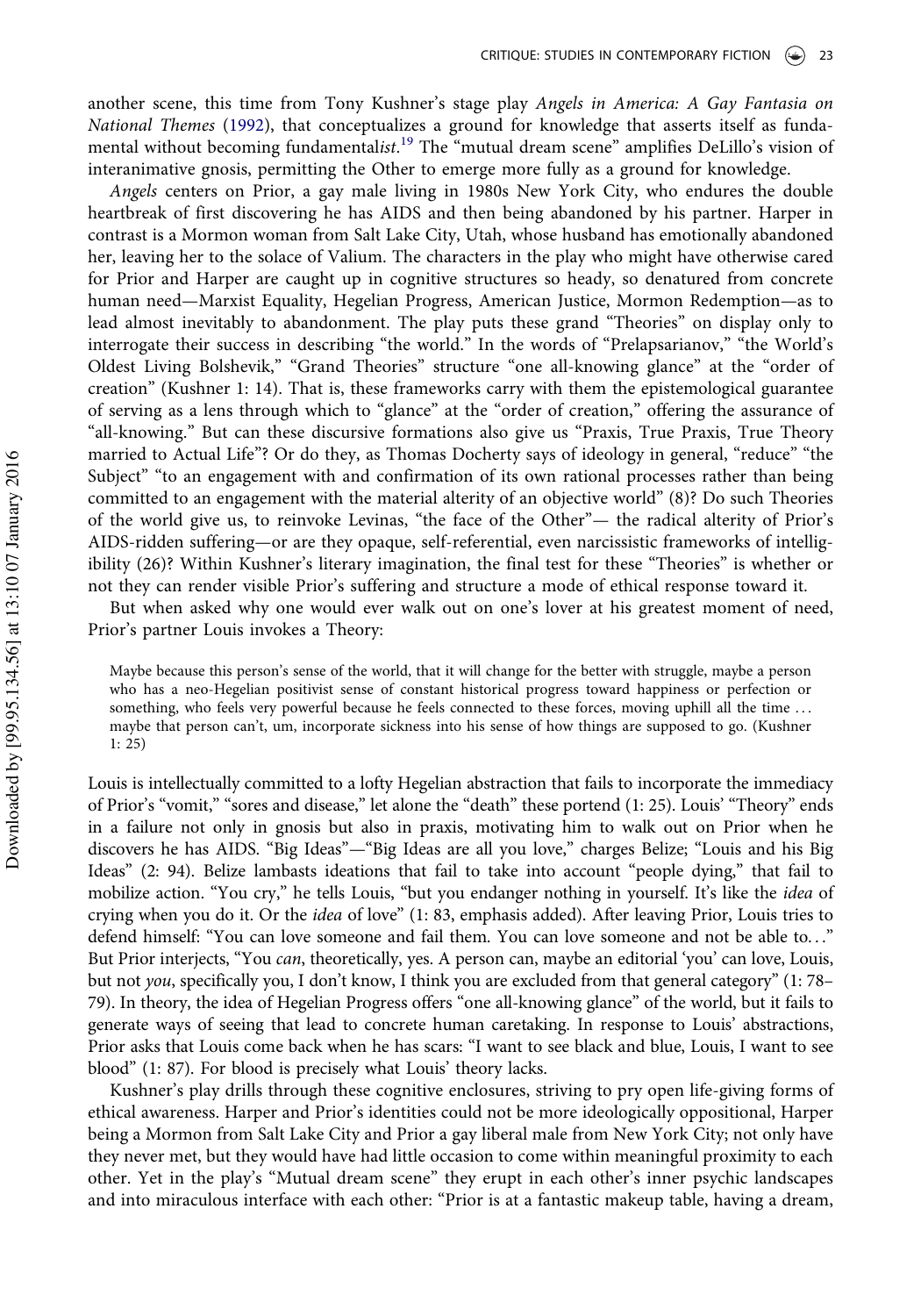applying the face. Harper is having a pill-induced hallucination. She has these from time to time. For some reason, Prior has appeared in this one. Or Harper has appeared in Prior's dream. It is bewildering" (Kushner 1: 30). This scene thrusts them immediately into an experience of mutual non-recognition: Harper: "Who are you?" Prior: "Who are you?" Harper: "What are you doing in my hallucination?" Prior: "I'm not in your hallucination. You're in my dream." Harper: "There must be some mistake here. I don't recognize you" (1: 31). The Other emerges here as a presence hailing from beyond the realm of (re)cognition: a mystery, a question, a problem.

Whereas Theory purports to expand knowledge, this encounter ultimately restricts the epistemological claims of abstract knowledge:

Harper: It's terrible. Mormons are not supposed to be addicted to anything. I'm a Mormon. Prior: I'm a homosexual.

Harper: In my church we don't believe in homosexuals.

Prior: In my church we don't believe in Mormons.

Harper: What church do ... oh! (She laughs) I get it. (Kushner 1: 32)

It is telling that immediately after this, Harper engages in a nearly page-long inquiry into the limits of knowledge (concluding that the imagination can create nothing new such that "[n]othing unknown is knowable" [1: 32]). For what Harper and Prior experience in this encounter effectively weakens the epistemological certitude of their respective "Theories," or "churches." This moment of ontological interface speaks directly to what they can know and how.

If they cannot recognize, much less understand, each other through the gnosis offered by their "churches," the epistemological delimitation that follows empowers Harper to "see things . . . [like] how sick you are." Much like Gladney, whose violence is stayed by an incipient ability to "see" Willy Mink, Harper and Prior enter into what they each call the "threshold of revelation" of the Other (Kushner 1: 33). "Do you see anything about me?," Harper responds. First Prior avers that "You are amazingly unhappy," but then adds, shockingly, "Your husband's a homo" (1: 33). Harper, initially taken aback by this, concedes that an extraordinary form of mutual insight is at work here, and she takes Prior's word as if it were that of a prophet. This is because "I just looked at you, and there was"—and here Harper finishes his sentence—"A sort of blue streak of recognition" "Like you knew me incredibly well" (1: 34, emphasis added). From this vantage point of deep inter-ontological "recognition," Harper gains visibility into Prior's interiority: "Deep inside you, there's a part of you, the most inner part, entirely free of disease. I can see that" (1: 34). This mystical knowledge emerges out the ashes of another, more discursively constituted, epistemic mode. In this manner, Kushner's play moves across a particular metaphysical "threshold" into a space of intersubjective "revelation."

Western Christian theology has historically been subtended by an apophatic strain underscoring religious "experience [as] mediated through representations or signs"; "humans experience a deferred or contextualized rather than absolute presence," such that "any God concept is always already a representation, a sign, not a presence" (Kevin Hart, qtd. in Neary 2). There may very well be an ontologically rich universe bustling with realities exceeding rational cognition and discourse, but that in no way diminishes the ontological thereness of the plenitude. Kushner's Angels in America suggests that such metaphysical excess is less deific in constitution than human—or somehow sublimely both. Like Gladney's world, suffused with dispersed human psychic energy (Babette vibing through the television set), the world in Angels in America is charged with a sublimity that is constitutively human, apparent in face of the other. Prior and Harper experience each other as engulfing metaphysical presence (they are "inside" each other), as discursive delimitation (their "churches" are stripped of exclusive truth claims), and, finally, as epistemic expansion: they are taken to the "threshold of revelation" of the other. This inter-ontological space exceeds—indeed, explodes —the comprehensive (yet uncomprehending) grasp of "Theory." Harper and Prior acknowledge that their "churches" offer cognitions inadequate to the sublimity of the human Other, and this then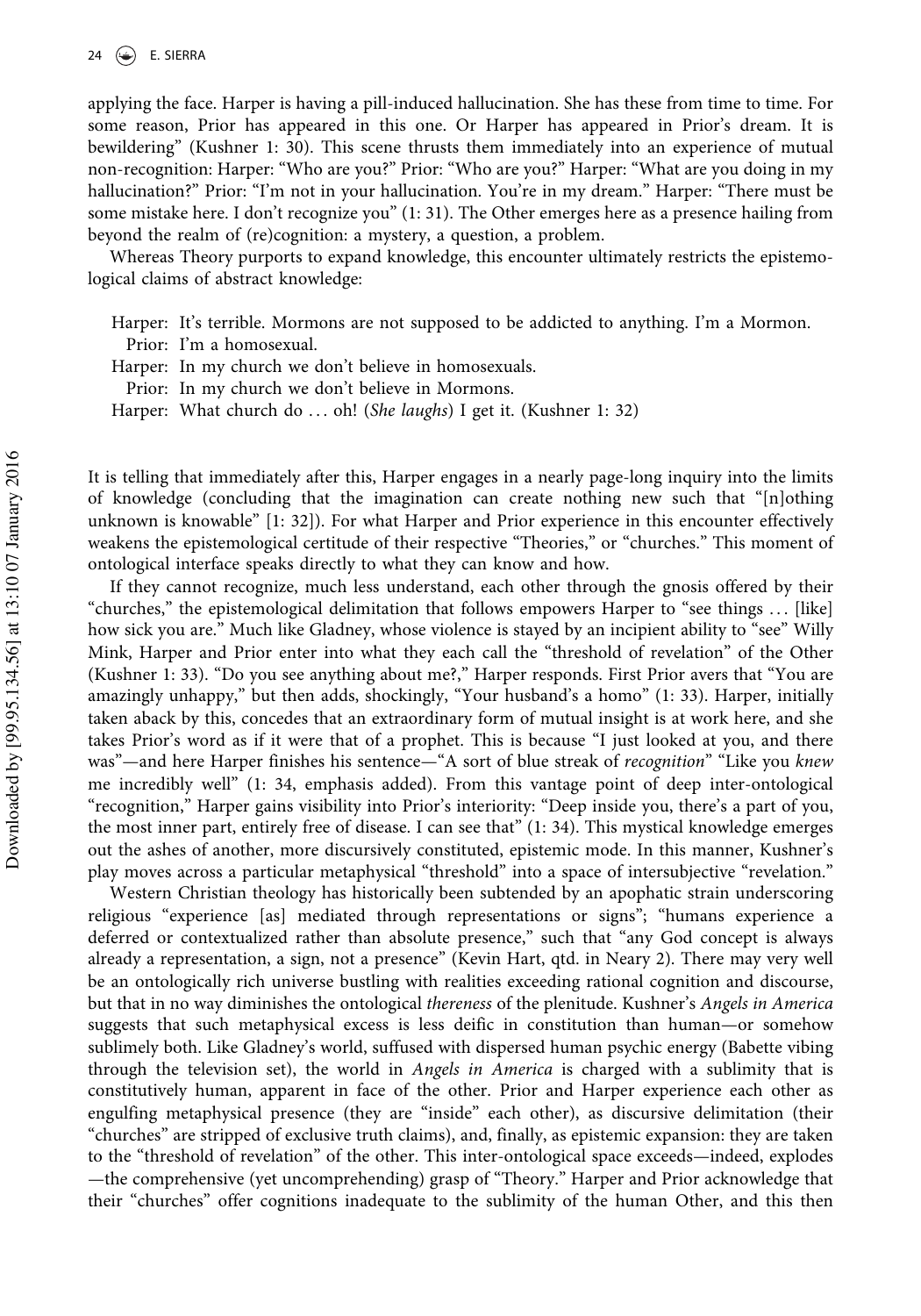propels them into a space of moral awareness that might otherwise have been subsumed into the effacing logic, the relentless "plastic forms," of theoretical abstraction.

### Ontological Participation

Although White Noise and Angels in America have been read as paradigmatic postmodernism, we find them here struggling to wrest themselves from the antifoundationalist strictures of this categorization proper. By some accounts, the modern project severed human activity from direct metaphysical relationship to what Charles Taylor calls "constitutive goods" or "moral sources" in the outer cosmos, such as the Forms, God, History, or the Good.<sup>[20](#page-12-2)</sup> Yet if DeLillo and Kushner want to return to a sourcing of human action in the outer world, they locate this not in the "ontic logos"— the grand metaphysical architecture of the cosmos—but in the face of the living, breathing Other.<sup>[21](#page-12-3)</sup> In doing so, their stories make very strong claims upon the Real. Moreover, they evoke an epistemological argument for the human capacity to access this reality and to interact with it with him or her—meaningfully. A certain epistemological rehabilitation arises out of ontological participation in the alterity of the Other. The implication, even imbrication, of the self in the material existence of the Other generates an awareness that can shape meaningful ethical praxis. Where grand narratives fail Jack Gladney and Grand Theories fail Prior, these stories offer instead an epistemics of the encounter.

#### <span id="page-10-0"></span>**Notes**

- 1. See David Cowart's discussion, in "The Physics of Language," on "mystical linguistics" and the "linguistic sublime" in DeLillo's fiction. Amy Hungerford likewise probes moments in DeLillo's fiction when "meaning drops away from language" and reason becomes mute, "creat[ing] a formal space that we find filled with religious feeling, supernatural power, otherworldly communion, and transcendent authority" (xvi).
- <span id="page-10-1"></span>2. Extending and deepening discussions on the postmodern, Vermeulen and van der Akken identify a neoromantic emphasis in the art of the last decade: the "metamodern art work," as they call it, "redirects the modern piece by drawing attention to what it cannot present in its language, what it cannot signify in its own terms (that what is often called the sublime, the uncanny, the ethereal, the mysterious, and so forth)," and this powers, the authors continue, quoting Novalis, "the re-signification of 'the commonplace with significance, the ordinary with mystery, the familiar with the seemliness of the unfamiliar, and the finite with the semblance of the infinite'" (10–12). While such dimensions of reality cannot be rationally named or fully artistically rendered, their existence is nonetheless acknowledged as uncanny presence leaking through the mesh of the phenomenal.
- <span id="page-10-2"></span>3. See Tom LeClair for a study on the relationship between closed systems and violence.
- <span id="page-10-3"></span>4. For Amy Hungerford, DeLillo "imagines an enlightenment that consists not in doctrine, but in prayer; not in instruction, but in vision; not in reason, but in rapture; not in knowledge, but in mystery." So "postmodernism belief," as she defines it, has no rational object, allowing "the formal elements of language [to] substitute for the content of belief" (75).
- <span id="page-10-4"></span>5. This is something that Gianni Vattimo might call "weak ontology" (42), which is a sustained belief that a metaphysical reality exceeds language while asserting "the necessarily speculative and contestable character" of language in describing it (McClure 130).
- <span id="page-10-5"></span>6. John Neary helps identify two strains to postmodern thought. One is, in Carl A. Raschke's words, "the death of God put into writing," a radical linguistic turn that de-ontologizes the universe, rendering "the logos of all our latter-day '-ologies,' including theology [...] nought but a ritualistic and compulsive defense against the kenon ('the void')" (qtd in Neary 2). The other pertains to the negative-theological mode I describe here, which does not de-ontologize but simply acknowledges the finitude of our cognitive and linguistic comprehension of the transcendent. Apophatic spirituality thus emphasizes what we do not or cannot know about the divine. One thinks here of the allusion in White Noise to the anonymous medieval Christian devotional Cloud of Unknowing (290), in which experience of God emerges only as intellection dissolves through prayer.
- <span id="page-10-6"></span>7. Hungerford cited this episode as another such example in casual conversation at the conference "Belief and Unbelief in Postmodern Literature," Seattle, WA, May 24, 2012. Jack's son Wilder enters into a seven-hour fit of crying, generating "wave on wave" of "wailing noise" (White Noise 78) channeling transcendent energy and producing in Jack "mingled reverence and wonder" (79). "I let it break across my body." "I entered it, feel into it, letting it enfold and cover me" (78).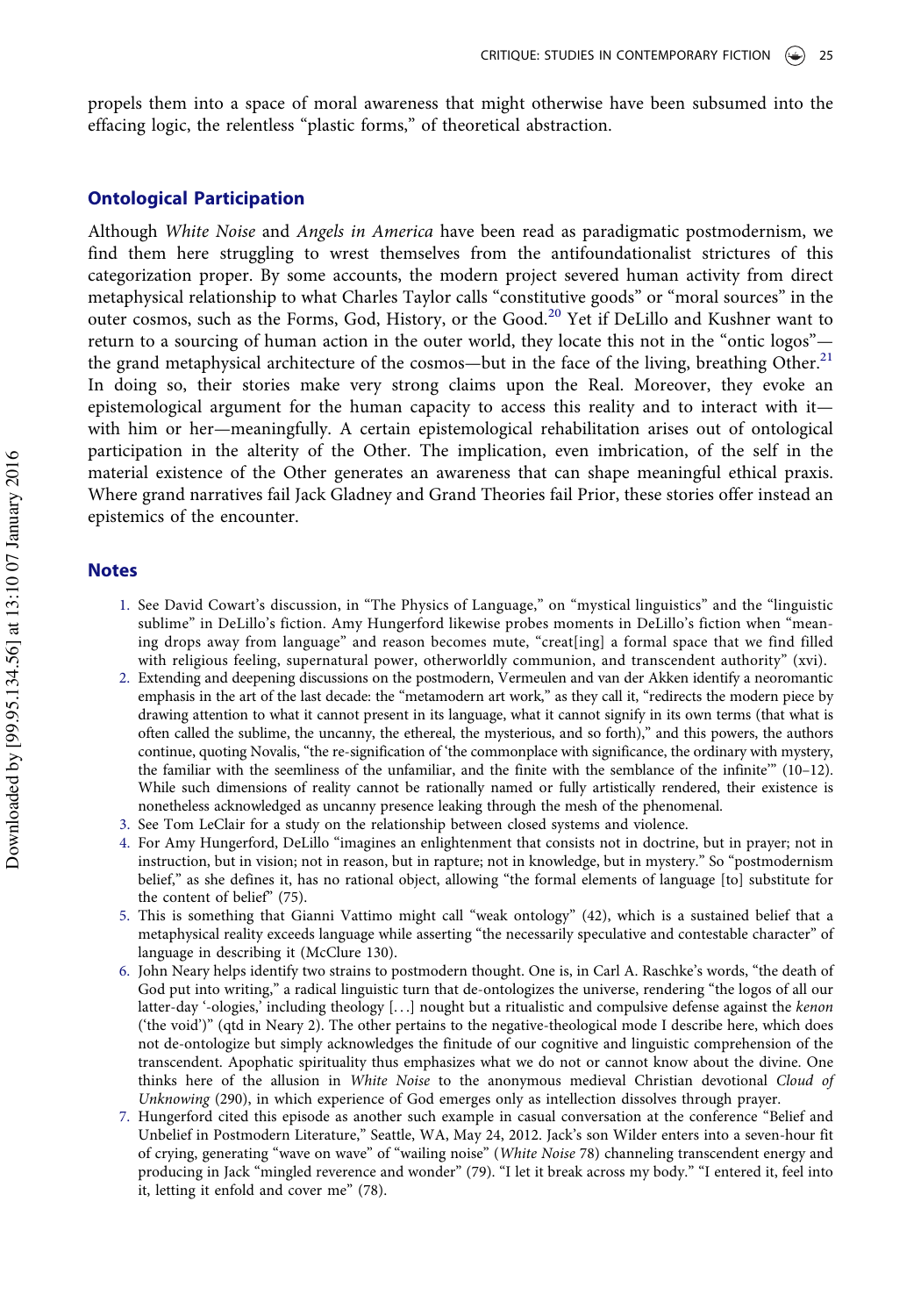- <span id="page-11-0"></span>8. Note the depiction of Babette here as dispersed "electrons and protons" emanating freely through space rather than as an entity solidly material in constitution. Across an array of moments such as this, the novel conceptualizes the human as structurally open, porous, and energetic. I have probed in greater depth elsewhere (see "Visioning the Body Mosaic") the imaginative work this novel is doing, along with writings by Charles Johnson, Toni Morrison, and Tony Kushner, to project such a non-materialist anthropological vision, and to what discursive ends.
- <span id="page-11-1"></span>9. Cornel Bonca reads White Noise in light of Becker. When Wilder cries in waves, when Steffie mutters "Toyota Celica" in her sleep, when the nun sprays a stream of language in German, Jack perceives these moments as mystical because they tap into and unleash the fundamental primordial signifier all language: the fear of death. Bonca thus does not take the mystical realm to be an actual ontological reality in the world of the novel—and here I obviously depart from him—but instead reads Jack as merely perceiving it to be there.
- <span id="page-11-2"></span>10. Becker continues along this vein: "Traditional religion turned the consciousness of sin [and death] into a condition for salvation; but the tortured sense of nothingness of the [modern] qualifies him now only for miserable extinction, for merciful release from lonely death. It is all right to be nothing vis-à-vis God, who alone can make it right in His unknown ways; it is another thing to be nothing to oneself, who is nothing" (197).
- <span id="page-11-3"></span>11. For more on DeLillo and the role of sacrificial violence in maintaining the social, see Daniel Born.
- <span id="page-11-4"></span>12. Tim Engles accounts for the ways in which Jack racializes Willy Mink while viewing himself as standing outside of raciality, dramatizing how whiteness in America exempts itself from being understood as merely another racial category. I read Jack's cognitive enclosure of Mink within a racial "categorical placement" (5) as a form of power-knowledge, a structure of perception that categorizes Mink as other and hence fit for violence. Discussions of race and mysticism tend to remain separate in DeLillo criticism, but I see the two as interconnected here insofar as the Other remains as far outside of the reach of cognition as does the surrounding ontic realm; hence both take on a sinister anxiety-inducing élan.
- <span id="page-11-5"></span>13. Wilcox reads Mink as a metaphor for postmodern culture itself rather than as a concrete racial subject. For him, Mink figures borderless ethnicity, global intermixture taken to the extreme of racial indeterminacy. Because of this, "Mink/Gray provides no focal point for an oedipal dynamic that might otherwise underpin the sort of heroic confrontation Gladney undertakes" (360).
- <span id="page-11-6"></span>14. For all of the psychological and epistemological motivation I seek to draw out here, Jack's violence remains racial in expression; operating alongside the novel's epistemological themes is an entire theory of racial identity/difference as well as racial violence. I have explored elsewhere (see "Visioning the Body Mosaic") the form of subjectivity under construction at other moments such as this across a broader constellation of American literature. Ultimately, I argue, these representations, in their recent postmodern expression, conceptualize the self as open and porous and continuous with the other for the purpose of putting nefarious racial-identitarian categories under erasure.
- <span id="page-11-7"></span>15. I borrow these words from McClure's description of spiritual seekers in recent postsecular Native American fiction (141).
- <span id="page-11-8"></span>16. After resuscitating Mink, Gladney "felt virtuous, I felt blood-stained and stately, dragging the badly wounded man through the dark and empty street. [. . .] There was a spaciousness to this moment, an epic pity and compassion. [. . .] Having shot him, having led him to believe he'd shot himself, I felt I did honor to both of us, to all of us, by merging our fortunes, physically leading him to safety" (White Noise 314–15). I want to sensitize my reading of the novel to the subtle ways in which Gladney remains locked within troubling forms of racial consciousness, "watching himself perform" grandiose acts of compassion (DeCurtis 51). For more on this, see Jonathan Little's chapter on DeLillo.
- <span id="page-11-9"></span>17. Because DeLillo is hardly interested in systematizing a full-on theory here, I would read this scene as operating on the level of the "pretheoretical," which for Pierre Bayard is a more tentative working out of complex ideas through dramatization. For Pierre Bayard, the "pretheoretical" "does not rest upon (fixed) concepts but instead upon elements of thought less structured, more labile and therefore amenable to differing rearrangements through the act of interpretation" ("ne repose pas sur des concepts, mais sur des éléments de pensée moins structurés, plus labiles et donc susceptibles de s'agencer les uns avec les autres de différentes maniers en fonction de travail du lecture") (143, my translation). In this way, literature might refrain from systematizing full-on frameworks, but it will deconstruct aspects of one or some systems (what he calls detheorization) while laying out the conceptual possibilities for the construction of new ones (pretheorization).
- <span id="page-11-10"></span>18. Mark Osteen explores the substitution of old-time religion with the "American magic and dread" of consumerism: in White Noise, "People desire containers that fulfill their spiritual yearnings, and consumer packaging fills the void created by the disappearance of traditional religious icons" (171). While Tim Engles explores Jack's containment within a white racial cognitive frame, Osteen reveals yet another level of psychic containment for Jack: that of "the palpable belief system" of consumerism. One might argue that Jack's ability to enter into authentic interface with otherness would require the stripping away of multiple layers of embedded consciousness, and that this process is only here beginning.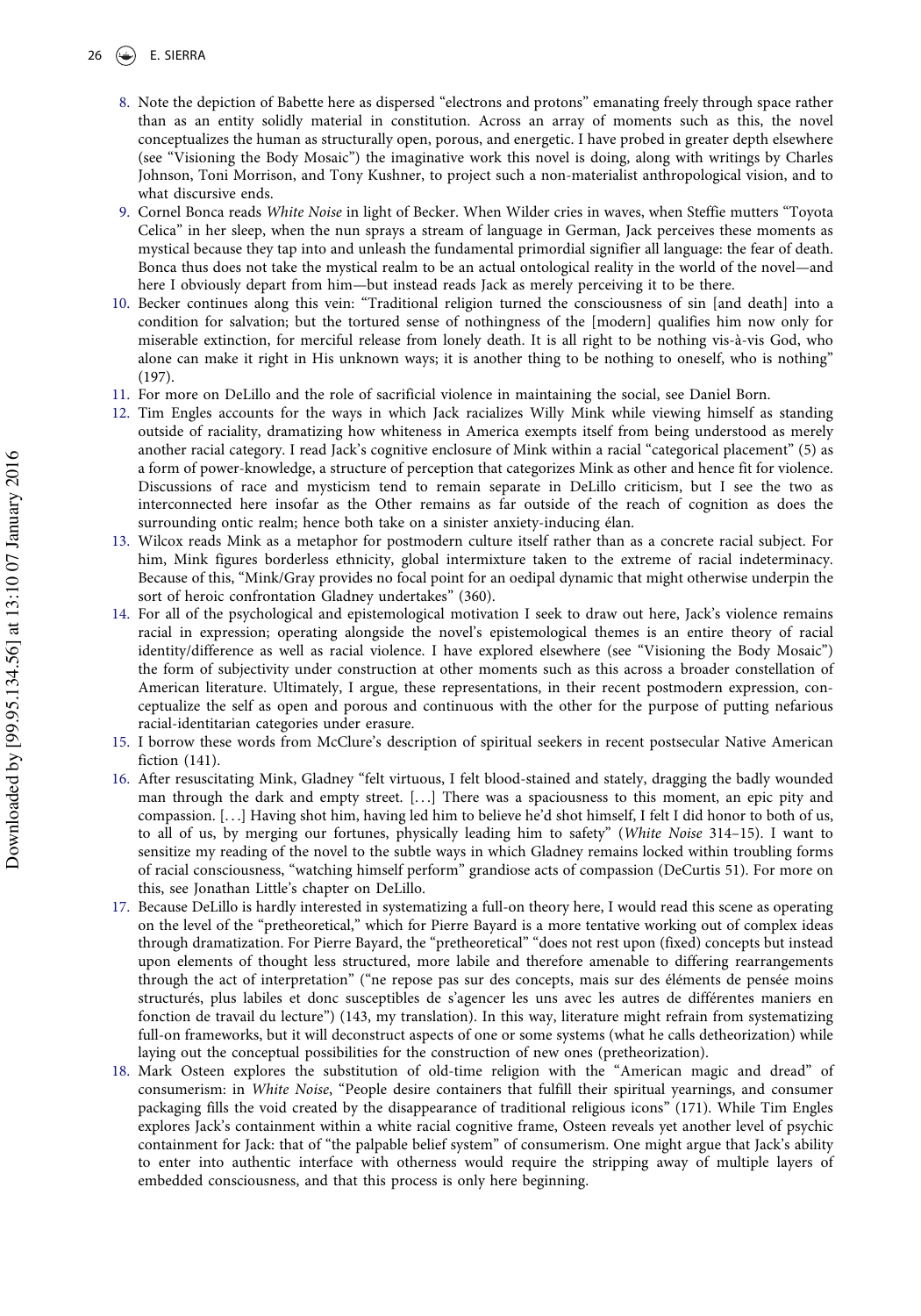- <span id="page-12-1"></span>19. So far as I am aware, neither DeLillo nor Kushner have publicly commented on each other's work. I bring the two authors together on the strength of their convergence on similar culturally and historically situated preoccupations regarding spirituality and knowledge.
- <span id="page-12-2"></span>20. Arto Laitinen on "Taylor's notion of constitutive goods": "There is an ontological source to [moral] value. To repeat, the concept of constitutive goods presupposes there are 'features of the universe, or God, or human beings, (i) on which [everyday human] life goods depend, (ii) which command our moral awe or allegiance, and (iii) the contemplation of or contact with which empowers us to be good'" (83).
- <span id="page-12-3"></span>21. In this way, these texts oscillate between postmodern skepticism and modern idealism, an ambivalence that Vermeulen and van der Akken characterize as "metamodern," "a 'both-neither' dynamic" that is "at once modern and postmodern and neither of them" (n. pag.). Although Vermeulen and van der Akken identify this "metamodern" structure of feeling in the artistic practice of the past fifteen years, DeLillo's and Kushner's texts two decades earlier offer themselves to be read as stirring with similar ambivalence. "Indeed, if, simplistically put, the modern outlook vis-a-vis idealism and ideals could be characterized as fanatic and/or naive, and the postmodern mindset as apathetic and/or skeptic, the current generation's attitude [. . .] can be conceived of as a kind of informed naivety, a pragmatic idealism" (n. pag). That this tempered idealism remains contained within "unfulfillableness" or ultimate "untenableness" (n. pag.) makes it no less a rejection of postmodernism's skepticism, insisting as it does on a grounding of knowledge in the moral imperatives borne out by human suffering. A similar ethical thrust seems to be driving the two texts under discussion in my article, a moral imperative resisting circumscription within either naïve modernist idealism or apathetic postmodern skepticism but rather spawning out of the conjunction/exhaustion of the two.

# Funding

I would like to acknowledge Trinity Christian College's generous support of this project in the form of a Summer Research Grant.

# Notes on Contributor

**Erick Sierra** is Associate Professor of English at Trinity Christian College.

# Works Cited

Barrett, Laura. "'How the Dead Speak to the Living': Intertextuality and the Postmodern Sublime in White Noise." Journal of Modern Literature 25.2 (Winter 2001/2002): 97–113.

Bayard, Pierre. Peut-on Appliquer la Littérature à la Psychanalyse. Paris: Minuit, 1993.

Bonca, Cornel. "Don DeLillo's White Noise: The Natural Language of the Species." College Literature 23.2 (1996): 25–44.

Born, Daniel. "Sacred Noise in Don DeLillo's Fiction." Literature and Theology 13.3 (1999): 211–21.

Becker, Ernest. The Denial of Death. New York: Free P, 1973.

Cowart, David. Don DeLillo: The Physics of Language. Athens: U of Georgia P, 2002.

DeCurtis, Anthony. "An Outsider in This Society: An Interview with Don DeLillo." Introducing Don DeLillo. Ed. Frank Lentricchia. Durham and London: Duke UP, 1999. 43–66.

DeLillo, Don. White Noise. New York: Penguin, 1985.

Docherty, Thomas, ed. Postmodernism: A Reader. New York: Columbia UP, 1993.

Detweiler, Robert. Breaking the Fall: Religious Readings of Contemporary Fiction. Westminster: John Knox P, 1995.

Engles, Tim. "'Who Are You, Literally?': Fantasies of the White Self in White Noise." Modern Fiction Studies 45.3 (1999): 755–87.

<span id="page-12-0"></span>Hungerford, Amy. Postmodern Belief: American Literature and Religion since 1960. Princeton: Princeton UP, 2010.

Kushner, Tony. Angels in America: A Gay Fantasia on National Themes. Part One: Millennium Approaches. New York: Theatre Communications, 1992.

———. Angels in America: A Gay Fantasia on National Themes. Part Two: Perestroika. New York: Theatre Communications, 1992.

Laitinen, Arto. "A Critique of Charles Taylor's Notions of 'Moral Sources' and 'Constitutive Goods.'" Academia.edu. N.d. 1 June 2014 <[http://www.academia.edu/173005/A\\_Critique\\_of\\_Charles\\_Taylor\\_s\\_Notions\\_of\\_Moral\\_](http://www.academia.edu/173005/A_Critique_of_Charles_Taylor_s_Notions_of_Moral_Sources_and_Constitutive_Goods) [Sources\\_and\\_Constitutive\\_Goods>](http://www.academia.edu/173005/A_Critique_of_Charles_Taylor_s_Notions_of_Moral_Sources_and_Constitutive_Goods).

LeClair, Tom. In the Loop: Don DeLillo and the Systems Novel. Urbana: University of Illinois P, 1987.

Little, Jonathan. Charles Johnson's Spiritual Imagination. Columbia: U of Missouri P, 1997.

Maltby, Paul. The Visionary Moment: A Postmodern Critique. New York: State U of New York P, 2002.